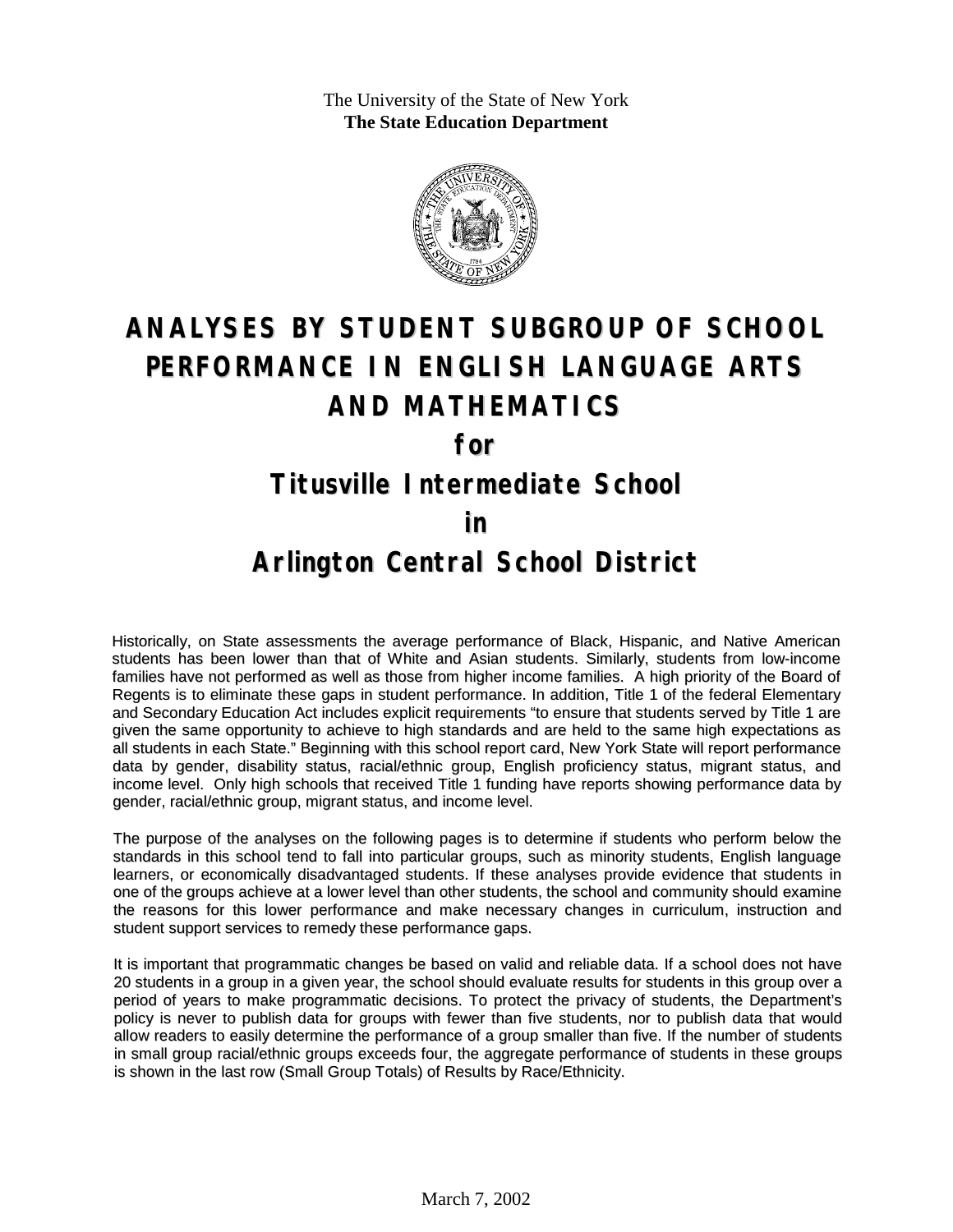# **Elementary English Language Arts**

A description of the performance levels and summary results for all general-education students and all students with disabilities can be found in the *Overview* of the New York State Report Card.

|                                          | <b>Counts of Students</b> |              |                      |                |                  |                |              |       | <b>Percentages</b>           |                  |
|------------------------------------------|---------------------------|--------------|----------------------|----------------|------------------|----------------|--------------|-------|------------------------------|------------------|
| <b>Student Subgroup</b>                  | <b>Not Tested</b>         |              |                      | <b>Tested</b>  |                  |                |              |       | of Tested<br><b>Students</b> |                  |
|                                          | <b>ALT</b>                | <b>ELL</b>   | No<br>Valid<br>Score | Level<br>1     | Level<br>2       | Level<br>3     | Level<br>4   | Total | Level<br>$2 - 4$             | Level<br>$3 - 4$ |
| Results by Race/Ethnicity                |                           |              |                      |                |                  |                |              |       |                              |                  |
| American Indian/Alaskan<br><b>Native</b> | 0                         | 0            | 0                    | $\pmb{0}$      | 0                | 0              | 0            | 0     | 0%                           | 0%               |
| <b>Black</b>                             | 0                         | $\pmb{0}$    | $\mathbf{1}$         | 3              | $\overline{4}$   | 5              | 1            | 13    | 77%                          | 46%              |
| Hispanic                                 | 0                         | 0            | 0                    | 1              | $\boldsymbol{2}$ | 5              | 3            | 11    | 91%                          | 73%              |
| Asian or Pacific Islander                | 0                         | 0            | $\pmb{0}$            | 0              | 1                | 5              | 2            | 8     | 100%                         | 88%              |
| White                                    | $\mathbf 0$               | $\mathbf{1}$ | $\mathbf{2}$         | $\mathbf{1}$   | 36               | 82             | 41           | 160   | 99%                          | 77%              |
| Total                                    | $\mathbf 0$               | $\mathbf{1}$ | 3                    | 5              | 43               | 97             | 47           | 192   | 97%                          | 75%              |
| Small Group Totals (s)                   | 0                         | 0            | 0                    | 0              | 0                | 0              | 0            | 0     | 0%                           | 0%               |
| Results by Gender                        |                           |              |                      |                |                  |                |              |       |                              |                  |
| Female                                   | $\pmb{0}$                 | 0            | $\mathbf 0$          | 3              | 14               | 41             | 29           | 87    | 97%                          | 80%              |
| Male                                     | 0                         | $\mathbf{1}$ | 3                    | $\overline{2}$ | 29               | 56             | 18           | 105   | 98%                          | 70%              |
| Total                                    | 0                         | $\mathbf{1}$ | 3                    | 5              | 43               | 97             | 47           | 192   | 97%                          | 75%              |
| Results by English Proficiency Status    |                           |              |                      |                |                  |                |              |       |                              |                  |
| <b>English Proficient</b>                | 0                         | 0            | 3                    | $\mathbf 5$    | 43               | 97             | 47           | 192   | 97%                          | 75%              |
| <b>Limited English Proficient</b>        | 0                         | $\mathbf{1}$ | $\mathbf 0$          | $\pmb{0}$      | $\mathbf 0$      | 0              | 0            | 0     | 0%                           | 0%               |
| Total                                    | 0                         | $\mathbf{1}$ | 3                    | 5              | 43               | 97             | 47           | 192   | 97%                          | 75%              |
| Results by Income Level                  |                           |              |                      |                |                  |                |              |       |                              |                  |
| Economically<br>Disadvantaged            | 0                         | 0            | $\mathbf{1}$         | $\overline{c}$ | 3                | $\overline{4}$ | $\mathbf{1}$ | 10    | 80%                          | 50%              |
| Not Disadvantaged                        | $\mathbf 0$               | $\mathbf{1}$ | 2                    | 3              | 40               | 93             | 46           | 182   | 98%                          | 76%              |
| Total                                    | $\mathbf 0$               | $\mathbf{1}$ | 3                    | 5              | 43               | 97             | 47           | 192   | 97%                          | 75%              |
| Results by Migrant Status                |                           |              |                      |                |                  |                |              |       |                              |                  |
| <b>Migrant Family</b>                    | 0                         | 0            | 0                    | $\pmb{0}$      | 0                | 0              | $\mathbf 0$  | 0     | 0%                           | 0%               |
| Not Migrant Family                       | 0                         | $\mathbf{1}$ | 3                    | 5              | 43               | 97             | 47           | 192   | 97%                          | 75%              |
| Total                                    | 0                         | $\mathbf{1}$ | 3                    | 5              | 43               | 97             | 47           | 192   | 97%                          | 75%              |

**Note. ALT** designates severely disabled students eligible for the New York State Alternate Assessment; **ELL** designates English language learners eligible for an alternative assessment of proficiency in reading English; and **No Valid Score** designates students who did not receive a valid test score because of absence from all or part of the test or because the test was administered under nonstandard conditions.